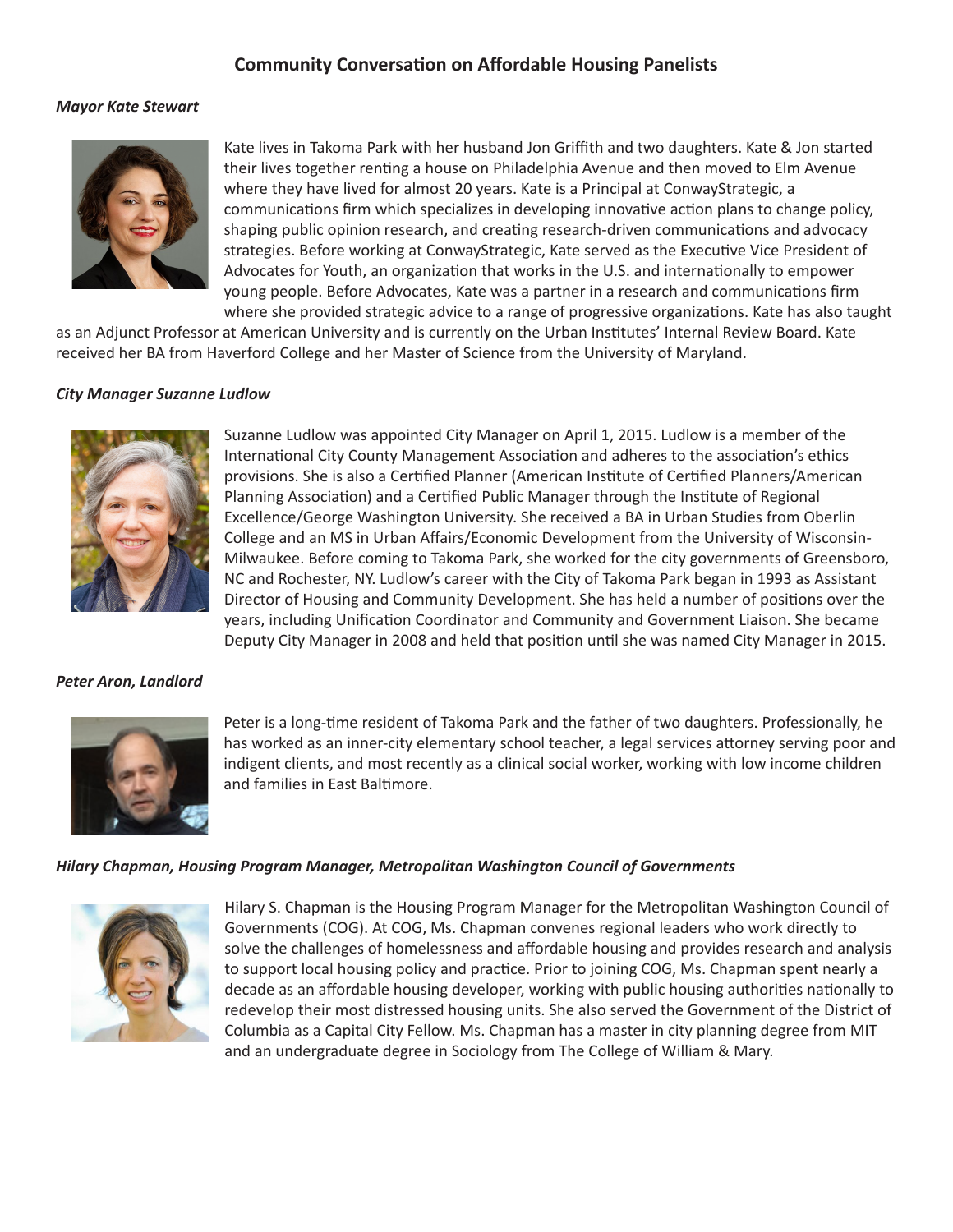# **Community Conversation on Affordable Housing Panelists**

# *Mario Cristaldo, Organizer, City of Takoma Park*



Mario Cristaldo works as a community organizer for the City of Takoma Park in the Tenant Capacity Building Initiative. For eight years, Mario worked for Manna, Inc., a non-profit housing developer that focuses on homeownership opportunities for low and mid-income families. He was in charge of coordinating tenant purchase projects and community relations. Mario also worked for the Department of Housing and Community Development in Washington, DC as an Inclusionary Zoning Specialist and for At-Large DC Council Member Anita Bonds, advising her on issues related to Affordable Housing and Community Affairs.

# *Sara Anne Daines, Housing & Community Development Director, City of Takoma Park*



Sara Anne Daines is the Director of the City of Takoma Park's Housing and Community Development Department. Prior to joining the City in 2002, Sara worked in a similar capacity for communities in Minnesota and Iowa, where she was responsible for a variety of programming ranging from affordable housing and property management to economic development, community planning and historic preservation. In her current position, she is responsible for the administration of the City's rental housing programs, its landlord tenant services, and a number of affordable homeownership initiatives.

### *Chris Estes, President & CEO, National Housing Conference*



Chris Estes is NHC's President and CEO. Chris began his tenure at NHC in July 2012, coming from North Carolina, where he led the North Carolina Housing Coalition for nine years. NHC serves as a resource for the affordable housing community on housing policy issues and research on both the challenges and best practices in affordable housing today. Chris leads the NHC's strategic direction for its policy, communications, and research work. He has experience in community organizing, affordable housing development and credit syndication. He has written about the linkage between affordable housing and transportation, and public health, and worked on issues of foreclosure prevention and housing for those with disabilities. He is a graduate of the University of North Carolina-Chapel Hill, where he majored in economics and industrial relations. He also has two masters' degrees from UNC-CH in Social Work and City and Regional Planning.

### *Lisa Govoni, Research Planner, Montgomery County Planning Department*

Lisa Govoni is the Housing Research Planner at the Montgomery County Planning Department. Prior to starting this position in January 2016, Lisa was a Planner I at the Delaware State Housing Authority, serving as the primary research and GIS contact for housing related issues. Lisa has a MCP in Community Planning and a MPS in Geographic Information Systems from the University of Maryland, College Park.

# *Artie Harris, Vice President of Real Estate & Community Development, Montgomery Housing Partnership*



Artie Harris is VP of Real Estate at Montgomery Housing Partnership (MHP). Founded in 1989, MHP's mission is to preserve and expand affordable housing in Montgomery County. Artie has a broad range of development experience - land and building acquisitions, site entitlements (both new construction and rehab), senior and multi-family projects, and tax credit and conventional financing. Mr. Harris is LEED certified and has 23 years of experience developing multi-family housing and retail facilities, plus an additional nine years of managing design and construction projects for commercial high-rise and industrial buildings. Prior to joining MHP, Mr. Harris was Vice President at Bozzuto Development Company where he led teams in developing over 2,000 units in both market-rate and mixed-income communities. Artie, his wife Susy, and their two daughters are long-time residents of Takoma Park.